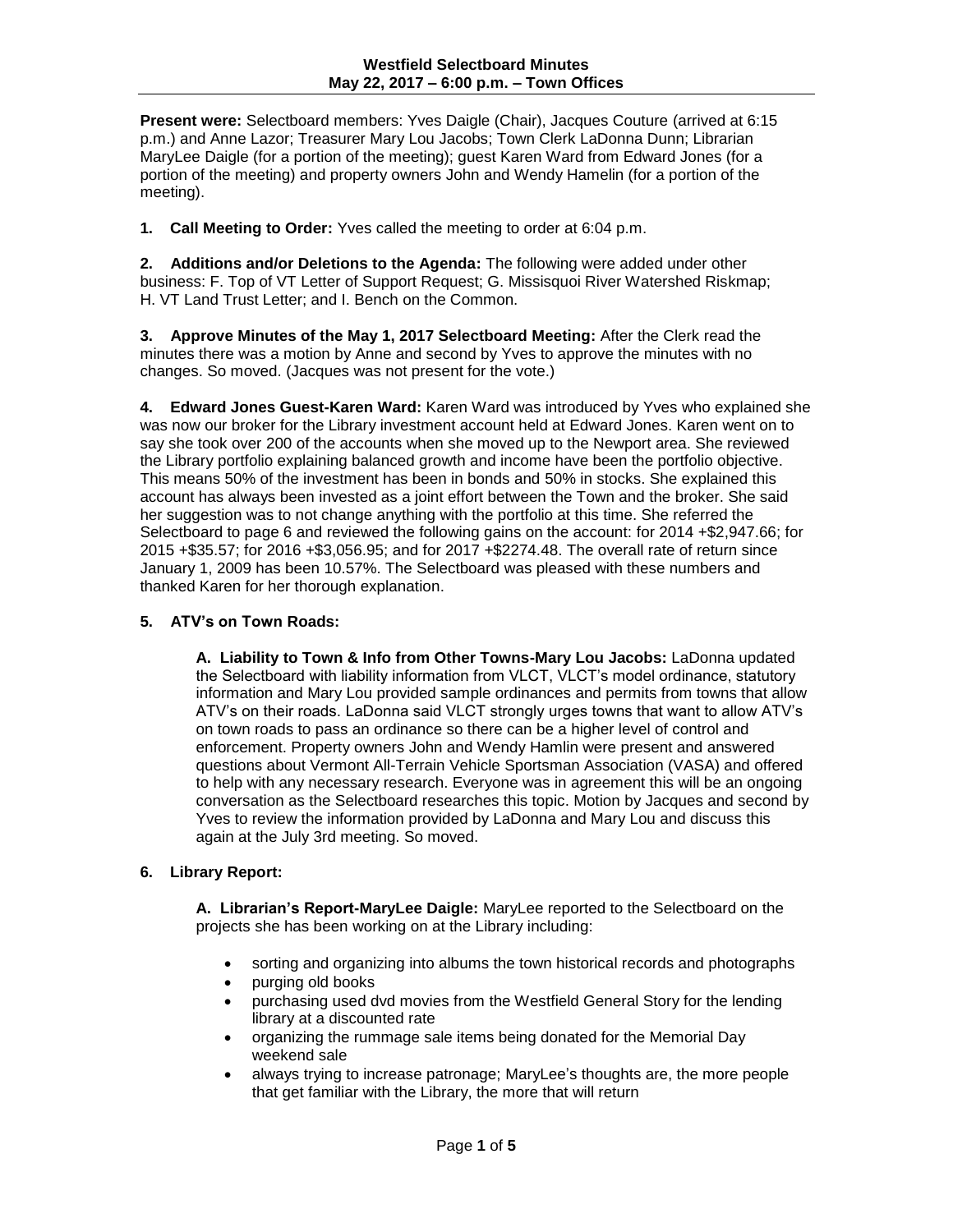- working at the Lions Club Texas Hold'em which raised approximately \$500 for the Library
- future dream purchases would include: at least one new computer and a set of tables and chairs for the downstairs area (the old metal chairs had to be removed because a child got hurt on them at a recent event); and increasing the programming money for holiday activities which have been well attended with up to 40 children in attendance

MaryLee sees the Library as a gathering spot. Libraries are not traditional anymore. She is looking to have a more utilized facility. Jacques commented he travels a lot and libraries are re-inventing themselves to survive. MaryLee said she has been approached by two groups that want to have public forum meetings. She mentioned it is difficult to facilitate these events because they are after Library hours. The Selectboard reinforced their view that no one is to be in the Library without a town employee in the facility. MaryLee would like to have a Family Day this summer with games on the back lawn. Perhaps this event would be a picnic or an ice cream social.

**B. Parking Stops-Mary Lou Jacobs:** Yves will work with Mary Lou on how many parking stops to purchase from Taplins. Mary Lou will get prices on 8' yellow parking stops.

**C. Paving Update:** The paving will be done on May 23rd. The Selectboard felt the parking spots should be 9'. Yves asked about striping the parking spots. Mary Lou will make some calls for pricing.

**7. Delinquent Dog License List:** LaDonna told the Selectboard there are currently 3 dogs not licensed representing 2 dog owners. They have been contacted by letter three times and phone call once. There was a motion by Jacques and second by Anne to send the Constable to visit these people after May 30th unless they have paid for their dog license. So moved. LaDonna also provided the Selectboard with an up-to-date list of all licensed dogs. She reported there is a continuing problem in Alpine Haven with dogs running at large. It has been reported that one of the unlicensed and unvaccinated dogs has been attacking other dogs while the owners are walking them. The dogs that have been attacked have been on leashes. At least one resident has called the police to report the problem. Two of the residents have been in to the Town Clerk's office to complain. LaDonna suggested it might be time for the Constable to pick the dogs running at large until the problem is under control.

## **8. Treasurer's Report:**

**A. Approve Warrants for Expenditures Dated 4/12, 4/19, 5/2, 5/10 and 5/17/17:** Motion by Yves and second by Anne to approve the warrants as listed. So moved.

**B. Follow-up on County Budget:** Mary Lou reported this was a follow-up from a question a few months ago. The Town of Westfield's portion of the county budget is .02%. This is for the Sheriff and the Probate Court budgets.

**C. Follow-up from Budget Review on Community Center Maintenance:** Mary Lou looked into this and found the amount that appeared to be over budget was due to the septic blockage which is an unforeseen expense.

# **9. Playground:**

**A. Installation of Replacement Leg on Tire Swing:** The replacement leg has arrived. Yves will install it the week of May 23rd with the help of Jacques tractor.

**B. Citizen Playground Inspector:** LaDonna reported she spoke with Laura Emery on Balance Rock Road. Her family uses the playground on a regular basis. Laura will speak with her husband, Andrew, about them inspecting the playground for safety issues and/or equipment failures on a regular basis. She said it sounded like a fun family project.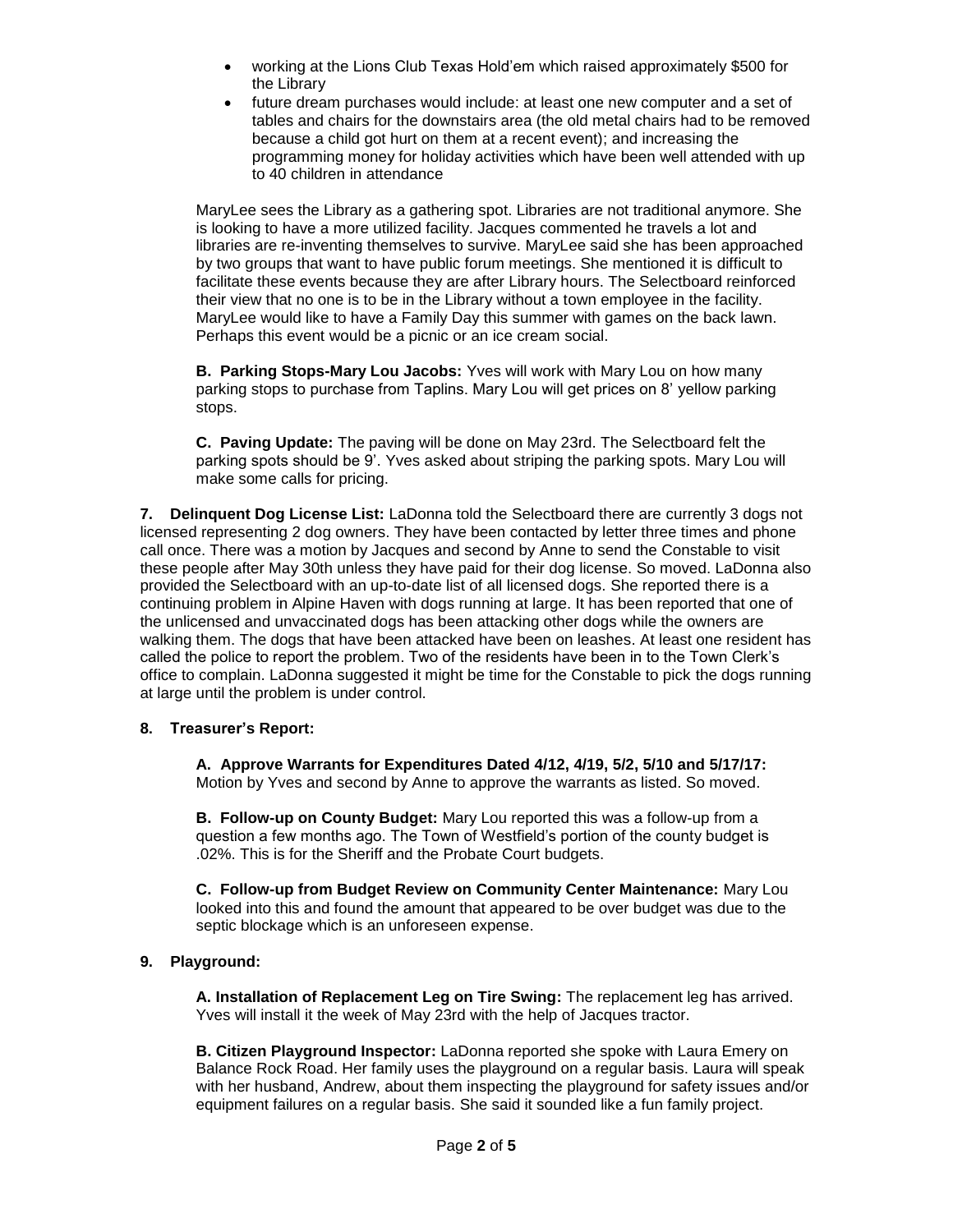### **10. Road Updates:**

**A. Open Bridge #16 Proposals:** The pre-bid meeting was discussed. One bid was submitted for consideration from A.L. St. Onge Contractor, Inc. in the amount of \$37,450.00. Yves read the bid proposal. Jacques suggested prior to sending the award letter, the bid be submitted to Shane and Jason at AOT for their review and comments.

**B. Award Bridge #16 Contract:** Motion by Yves and second by Jacques to award the contract to A.L. St. Onge Contractor, Inc. for the repairs of Bridge #16 on the Loop Road pending the comments/opinion from AOT stated above. All were in agreement. Yves will get a copy to Jason Sevigny for his review. After AOT reviews the bid, the Clerk will draft an award letter notifying Stacey St. Onge.

**C. Discuss Reclassifying Loop Rd. from a Class 3 to a Class 2 Road:** LaDonna spoke with Shane at AOT to discuss the guideline in the Orange Book regarding total mileage of class 2 town highways to total mileage of class 2 and class 3 town highways not exceeding 25%. Jason confirmed we are just under 29%. He said this does not automatically disqualify the town from the reclassification. He suggested talking to Johnathan Croft who is the Mapping Section Chief for the State of Vermont. LaDonna made contact and the suggestion was to move forward by contacting the Town of Troy to gauge their interest level. Both towns would have to be in agreement with the project since Loop Road runs through both towns. He also said to work with NVDA to get a traffic study. Yves will speak with the Troy Selectboard Chair to see if they are interested in pursuing this.

**D. Discuss Developing a Driveway Permit Application:** The Selectboard had discussed this at their annual meeting with AOT. Yves had a sample ordinance from Brighton. LaDonna had a document entitled Developing a ROW or highway Access Permit. The Selectboard asked LaDonna to draft a policy and an application for their review.

**E. Follow-up on Flashing Speed Limit Sign Options:** LaDonna presented pricing on radar speed units which she had received from AOT. They range from \$2719.00 to \$6779.00 depending on the size and if they are solar or electric. LaDonna reported there is one being installed as you enter the Town of Lowell near the Town Hall. Mary Lou will call Lowell and see what types of permits were required and if the town purchased the sign or if state installed it. After discussion there was a motion by Yves and a second by Jacques to have this on the warning for Town Meeting to see if the Town should purchase a trailer style, radar sign. All were in agreement.

**F. Kennison Rd. Closure-June 4, 9:45-11:45 a.m. for Color-A-Thon:** LaDonna reminded the Selectboard of this road closure.

**G. Reservoir Rd.:** Residents in the area of Reservoir Road would like to have signs placed that say No Buses or Trucks. This item was tabled.

**H. Road 23-Bathalon Farm:** Carlton Roberts owns 62.7 acres off of Road 23-Bathalon Farm. He called Yves and said that Robert Bathalon told him he was going to speak the Selectboard about closing Road 23. The Selectboard reviewed the tax map and learned this would land lock the Roberts property. He wanted to alert the Selectboard about the land lock issue.

**11. Follow-up and Presentation on Service Award:** Mary Lou continues to work on this award and the details for the presentation.

**12. Sheriff's Report from March and April:** Yves reported there were 40.5 patrol hours reported for March and 16 hours for April.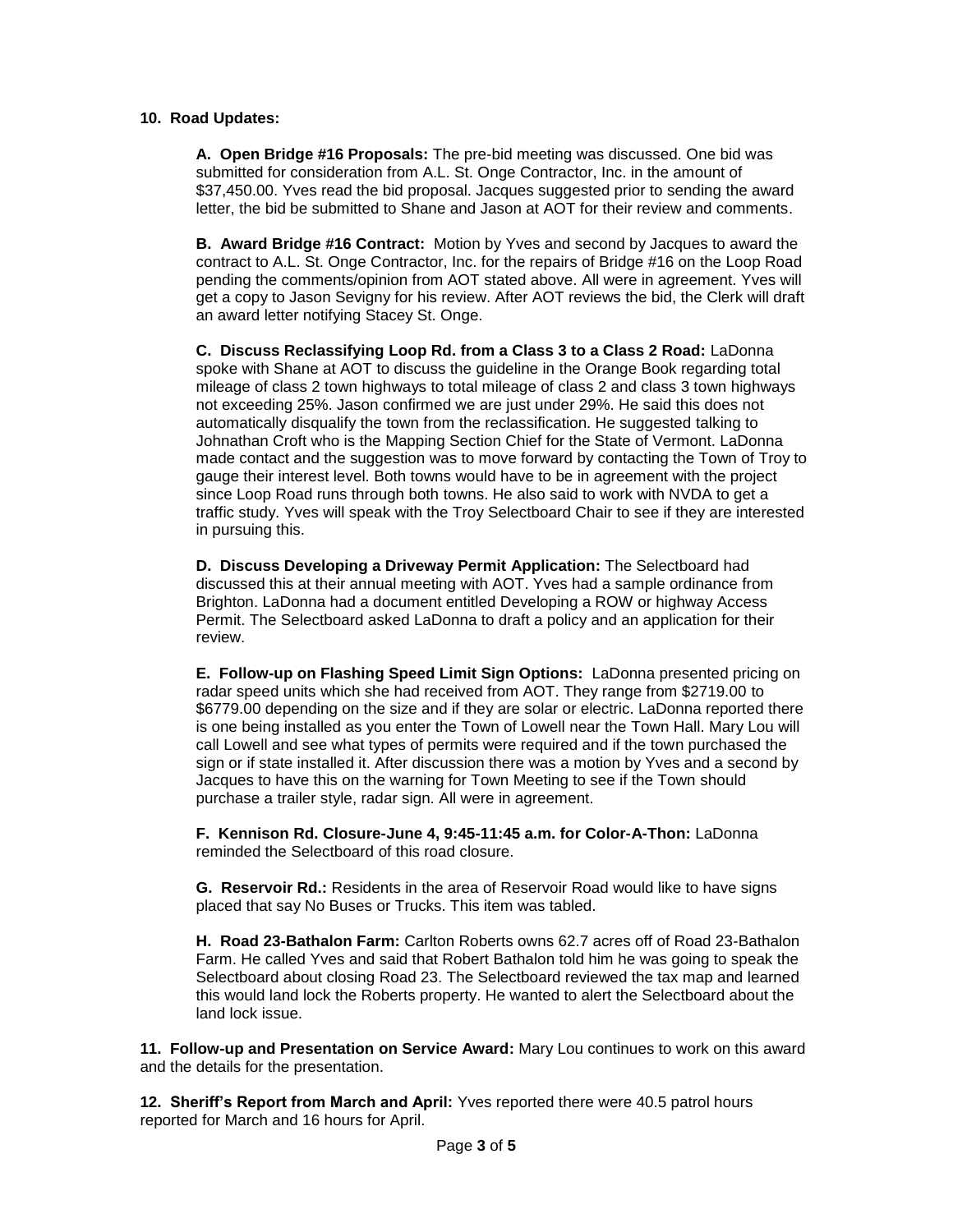#### **13. Community Center:**

**A. Discuss Floor Replacement:** Yves said he has begun to look into this and believes the floor will cost more than the anticipated \$10,000.00. Yves will cost out the materials.

**B. Furnace Maintenance:** Bill Driver will be gone until May 24. Yves will continue to call him to schedule maintenance on the town furnaces.

**C. Discuss Fan Quote from D & D Electric:** The quote was \$1686 for four ceiling fans with speed controls. One will be placed in the kitchen and three in the common area. There was a motion by Jacques and second by Anne to have D & D Electric install the fans. So moved.

**D. Discuss Sewer Re-Work:** Yves explained the diagram he and Normand Piette drew up to change the sewer pipes downstairs at the Community Center. This would eliminate the underground pipes and utilize pipes along the walls. Anne made a motion to accept the design and have Yves and Normand complete the work. Jacques seconded the motion and all were in agreement.

### **14. Recycling Updates:**

**A. Food Scrap Collection Implementation May 20, 2017:** Yves reported trash haulers are exempted for another year. Transfer stations have to start collecting scraps now. Westfield is now accepting food scraps. Representatives from NEKWMD were on hand at recycling recently to hand out 5 gallon collection buckets and explain to people how to recycle food scraps.

**B. Green Up Day Report:** Yves said we had another successful Green Up Day. He handed out all the Green Up bags he had.

 **C. Compost Speaker, June 22, 6 p.m. at the Community Center:** Shannon Choquette from NEKWMD and Americorps will present Backyard Composting Basics at the Community Center. All communities are invited to participate.

#### **15. Other Business:**

**A. Health Officer Appointment by Commissioner of Health-Present Certificate:** Yves presented Mary Lou Jacobs with a certificate of appointment from Mark A. Levine, MD, Commissioner of Health. Her appointment expires April 30, 2020.

**B. State's 251 Vermont Towns Advertising Campaign-LaDonna Dunn:** LaDonna asked the Selectboard for suggestions of pictures to send in for this State sponsored advertising campaign to promote tourism in Vermont. Suggestions included: Hitchcock Museum & Library, Community Center, and fall pictures on North Hill Road.

**C. Update on Vermont Local Emergency Plan Committee-Mary Lou Jacobs:** Mary Lou stated Bobby Jacobs attended the recent meeting. Mary Lou will be attending training.

**D. Fitz Lawsuit Paperwork:** Yves had a file with papers the VLCT lawyer sent him. He asked the other Selectboard members if they felt the paperwork should be stored at the Clerk's office. They were in agreement it should be.

**E. Trash at Judd Residence:** As the Town Health Officer, Mary Lou sent a letter to the Judd's with a deadline of May 27<sup>th</sup> to remove the trash from their residence.